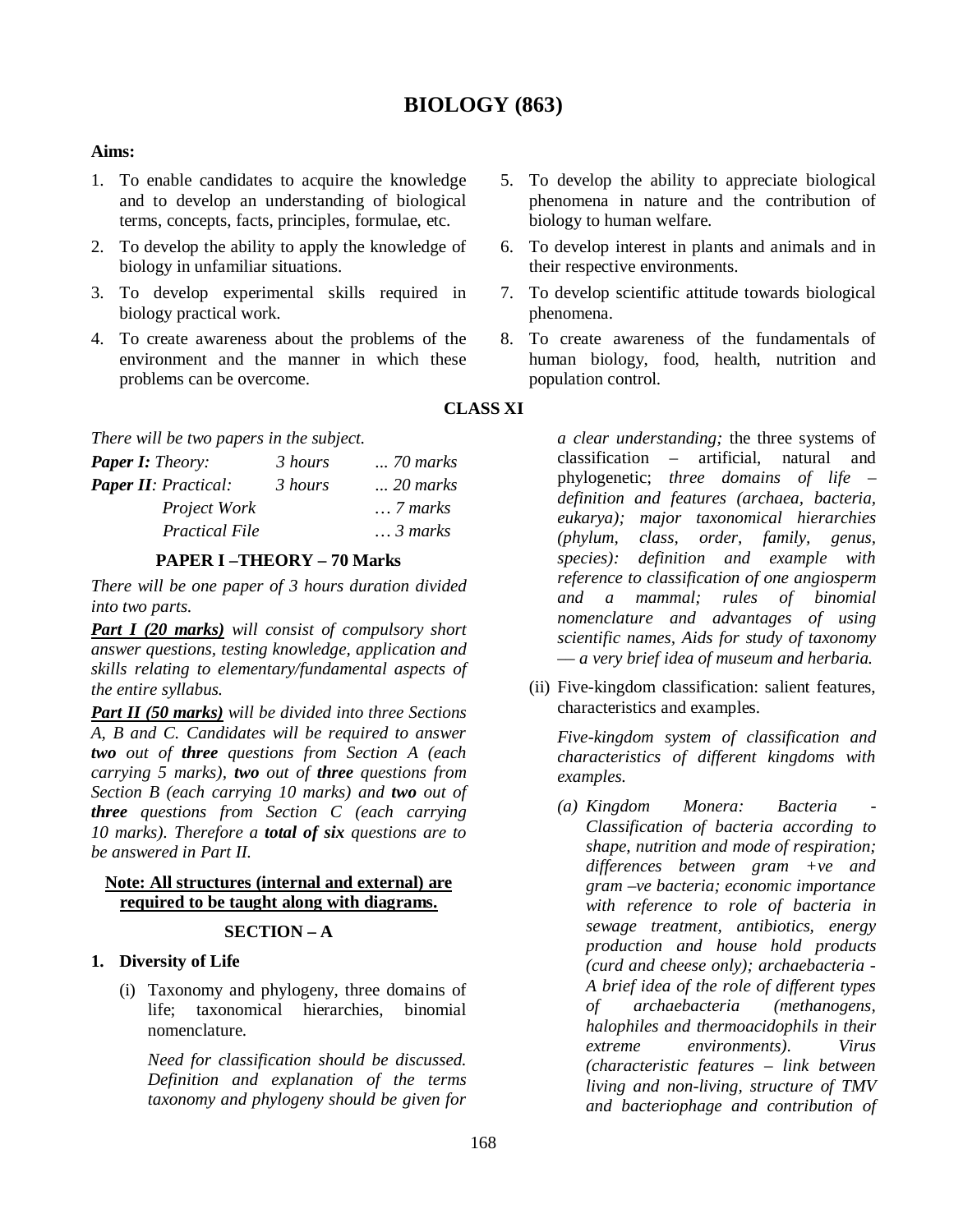*the following scientists: D.J. Ivanowsky, M.W. Beijerinek, W.M. Stanley) and Viroid (definition only).*

- *(b) General characteristics of Kingdom Protista – Only two general characteristics and two examples of subgroups: (i) Chrysophytes (ii) Dinoflagellates, (iii) Euglenoids, (iv) Slime moulds, (v) Protozoans (to be studied under rhizopods, flagellates, ciliates and sporozoans with two characteristics including modes of locomotion and two examples of each)*.
- *(c) Kingdom Fungi: general characteristics of each (including types of spores). Zygomycetes, Ascomycetes, Basidomycetes, Deuteromycetes - two characteristics with two examples of each. Role of fungi in the field of medicine, bakery and environmental decomposition. Definition of lichens and mycorrhiza (ecto and endo).*

### *Life cycles not required.*

*(d) Plant Kingdom: Algae – Two characteristics and two examples of Chlorophyceae, Phaeophyceae, Rhodophyceae; Economic importance of algae – any five.* 

*Bryophyta – Characteristics, classification into liverworts and mosses; Life cycle of Funaria with reference to alternation of generations. (Emphasis should be laid on gametophyte and sporophyte stages).*

*Pteridophyta, Gymnosperms and Angiosperms – five Characteristics and two examples of each. Graphic outline of life cycles of pteridophyta and gymnosperm only.*

*(e) Animal Kingdom: animal construction body plan (cell aggregate plan, blind-sac plan and tube-within-tube plan), symmetry (spherical, radial and bilateral symmetry), coelom development (diploblastic and triploblastic animals, acoelomate, pseudocoelomate, coelomate and haemocoelomate), segmentation.* 

*Nonchordata - five distinguishing characters with two examples of Porifera, Coelenterata, Ctenophora, Platyhelminthes, Nematoda, Annelida, Mollusca, Arthropoda, Echinodermata.*

*Chordata – Sub-classification of Chordata with reference to notochord - Sub phyla Hemichordata, Urochordata, Cephalochordata with at least one example of each and Vertebrata (classes - pisces, amphibia, reptilia, aves and mammalia – three distinguishing characters with two examples of each).*

(iii)Morphology and anatomy of different systems of cockroach (digestive, respiratory, circulatory, excretory, nervous and reproductive)*.*

*Only an elementary knowledge of the above systems is required.*

## **SECTION B**

## **2. Plant Physiology**

(i) Mineral nutrition: macronutrients and micronutrients (role and deficiency symptoms); criteria for essentiality of elements, hydroponics; nitrogen nutrition in plants.

*Criteria for essentiality of minerals, hydroponics, macro and micronutrients; role and deficiency symptoms (hunger signs) of various elements.* 

(ii) Plant growth: phases of growth, growth rate, measurement of growth, factors affecting growth, role of growth regulators, seed dormancy and germination, apical dominance, senescence and abscission.

*A brief idea about differentiation, dedifferentiation and redifferentiation. Phases of growth in meristems, growth rate – definition; measurement of growth by direct method and use of auxanometer, factors affecting growth.*

*Brief idea of various theories leading to discovery of auxins by Went; role of growth regulators in development and growth of plants (such as auxins, gibberelins, cytokinins, ethylene and abscisic acid –four effects of each); definition of dormancy and*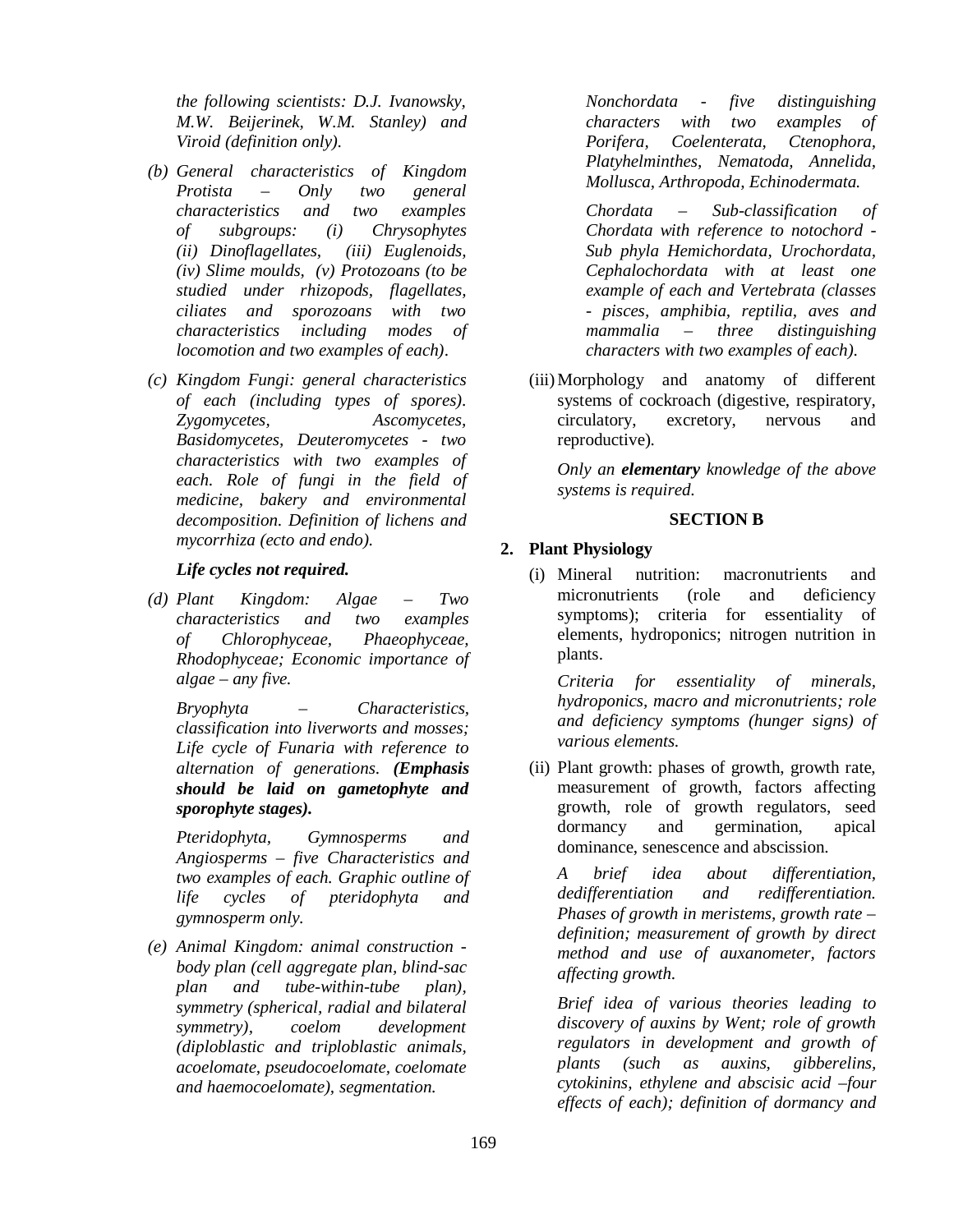*quiescence; causes and methods of breaking seed dormancy; definition of hypogeal, epigeal and viviparous germination with two examples of each; definition of apical dominance, senescence, abscission, applications of synthetic growth regulators (IAA and 2,4 - D).*

(iii) Photomorphogenesis in plants.

*A brief idea of short day, long day and day neutral plants; critical day length, definition and differences between photoperiodism and vernalisation.*

- **3. Multicellularity: Structure and Functions of Plants and Animals** 
	- (i) Plant Tissues: types of plant tissues: Meristematic: Classification of Meristematic tissue. Permanent Tissues: Structure and function of simple tissues (parenchyma, collenchyma and sclerenchyma) and complex tissues (xylem and phloem), types of vascular bundles.

*Characteristics of meristematic tissue; classification of meristems based on origin and location; structure, function and location of permanent tissues; simple and complex tissues; types of vascular bundles to be taught, difference between open and closed vascular bundles along with the help of diagrams.*

(ii) Animal Tissues: epithelial; connective; muscular; nervous (location, structure and function).

*Epithelial, connective, muscular and nervous tissues to be taught with the help of diagrams.*

*Location, structure and functions of epithelial tissues with examples, location and general structure of areolar tissue - functions of different types of cells; difference between collagen and elastin fibres; difference between bone and cartilage; T.S. of hyaline cartilage, T.S of bone, (to be taught with the help of diagrams); lymph and blood; different types of muscles and their functions; structure of a neuron.*

(iii) Nutrition (human): Calorific value of carbohydrates, proteins and fats, Organs of digestive system (histology of individual organs not required), digestive process and disorders of the digestive system.

*Calorific value of carbohydrates, proteins and fats per gram; Structure and functions of the digestive organs and their associated glands; diagram of the digestive system with correct position of the organs and the associated glands; diagrammatic representation of T.S. of gut showing the four layers - histology of individual organs not required; hormonal regulation of digestive juices; absorption of food; factors controlling the absorptive power and small intestine as principal site for absorption, assimilation of digested food; disorders of the digestive system – jaundice, constipation, diarrhoea, Protein Energy Malnutrition (PEM), vomiting and indigestion.*

(iv) Respiration (human): Organs of respiratory system, breathing mechanism (inspiration and expiration), pulmonary gas exchange, transport of respiratory gases, pulmonary air volumes and lung capacities. Disorders of the respiratory system.

*Organs involved in respiration; diagram of the respiratory tract and the associated organs. Mechanism of pulmonary gas exchange; breathing process should be explained showing the action of diaphragm and intercostal muscles; Transport of oxygen in the blood as dissolved oxygen and as oxyhaemoglobin; transport of CO2 as carbonic acid, as bicarbonates and carbamino haemoglobin; Chloride shift, pulmonary air volumes and lung capacity must be taught. Disorders of respiratory system such as emphysema, asthma, occupational respiratory disorders.* 

(v) Circulation: closed and open vascular systems, structure of human heart, cardiac cycle, systemic and pulmonary circulation, portal system, arterial blood pressure, origin and conduction of heart beat, blood vessels (structure with the help of diagrams and adaptation), lymphatic system. ABO groups, coagulation of blood. Disorders of the Circulatory system.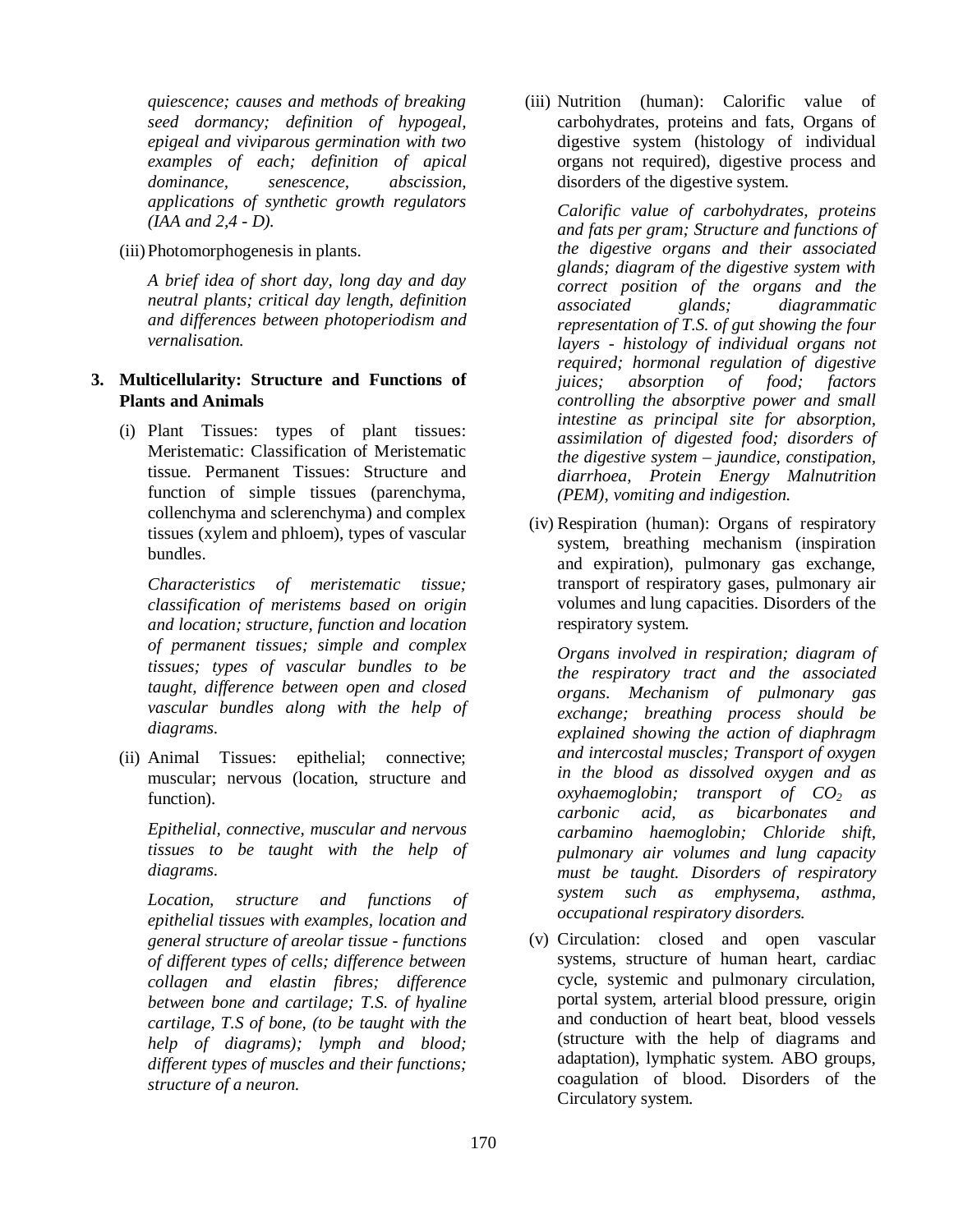*Difference between closed and open vascular system should be discussed; advantages of closed vascular system; external and internal structure of heart to be taught with diagram to provide a clear idea; functions of different valves to be discussed; working of the heart and blood flow through the heart during different phases should be described under the following headings - auricular systole, auricular diastole, ventricular systole, ventricular diastole and joint diastole; brief idea of cardiac output; arterial blood pressure (systolic and diastolic), double circulation. The internal structure of artery, vein and capillary with the adaptations for their functions should be discussed. Importance of ABO groups in blood transfusion; clotting of blood to be taught briefly; lymphatic system – a brief idea of lymph, lymphatic capillaries and lymph nodes; Disorders of the Circulatory system such as hypertension, coronary artery disease, Angina pectoris and heart failure.*

(vi) Excretion: ammonotelism, ureotelism, uricotelism, structure of human kidney (L.S.), structure of nephron, role of skin and lungs in excretion, physiology of urine formation, counter current system; functions of the kidney; homeostasis. Disorders of the excretory system.

*Define, differentiate and explain the terms ammonotelism, ureotelism and uricotelism; external and internal structure of the kidney (L.S.) with functions of the various parts; structure of nephron; physiology of urine formation - ultra filtration, selective reabsorption and active (tubular) secretion. (Students are expected to know which product is reabsorbed in each part of uriniferous tubule and the type of mechanism). Counter current system, Regulation of urine formation, Reninangiotensin, Atrial Natriuretic Factor. Functions of the kidney.* 

*Role of skin and lungs in excretion. Homeostasis – definition. Disorders of the excretory system. (i) renal calculi, (ii) glomerulonephritis,(iii) uremia, (iv) renal failure.*

(vii) Endocrine System (human): hormones of pituitary, pineal, thyroid, parathyroid, pancreas, adrenal glands and gonads; mechanism of hormone action; effect of hyposecretion and hypersecretion, feedback mechanism.

*Brief idea of location of endocrine glands, tropic hormones of pituitary and their functions; feedback control of tropic hormones to be discussed giving examples for better understanding; role of hypothalamus; hormones secreted by different lobes of pituitary and their functions; hormones of pineal, thyroid, parathyroid, pancreas, adrenal glands and gonads; mechanism of hormone action (through CAMP and steroid hormones only); effects of hypo secretion and hyper secretion of various hormones of the above mentioned glands.*

(viii) Nervous System (human): Central, autonomic and peripheral, structure of brain and spinal cord, reflex action, transmission of nerve impulse, saltatory conduction; sense organs (eye and ear). Receptors (mechanoreceptor, chemoreceptor, photoreceptor and thermoreceptors),

> *Nervous co-ordination: central, autonomic and peripheral nervous systems.*

*Structure and functions of various parts of the brain and spinal cord; differences between sympathetic and parasympathetic nerve fibres; conduction of nerve impulses through nerve fibre and through synapse; conduction of nerve impulse through a myelinated nerve fibre; reflex arc to be taught with diagram showing the pathway by means of arrows; physiology of reflex action, natural reflex and conditioned reflex definition, examples and differences; Eye and Ear: structure and working to be done along with the help of a diagram.*

*Types and functions of receptors: mechanoreceptor, chemoreceptor, photoreceptor and thermoreceptors.*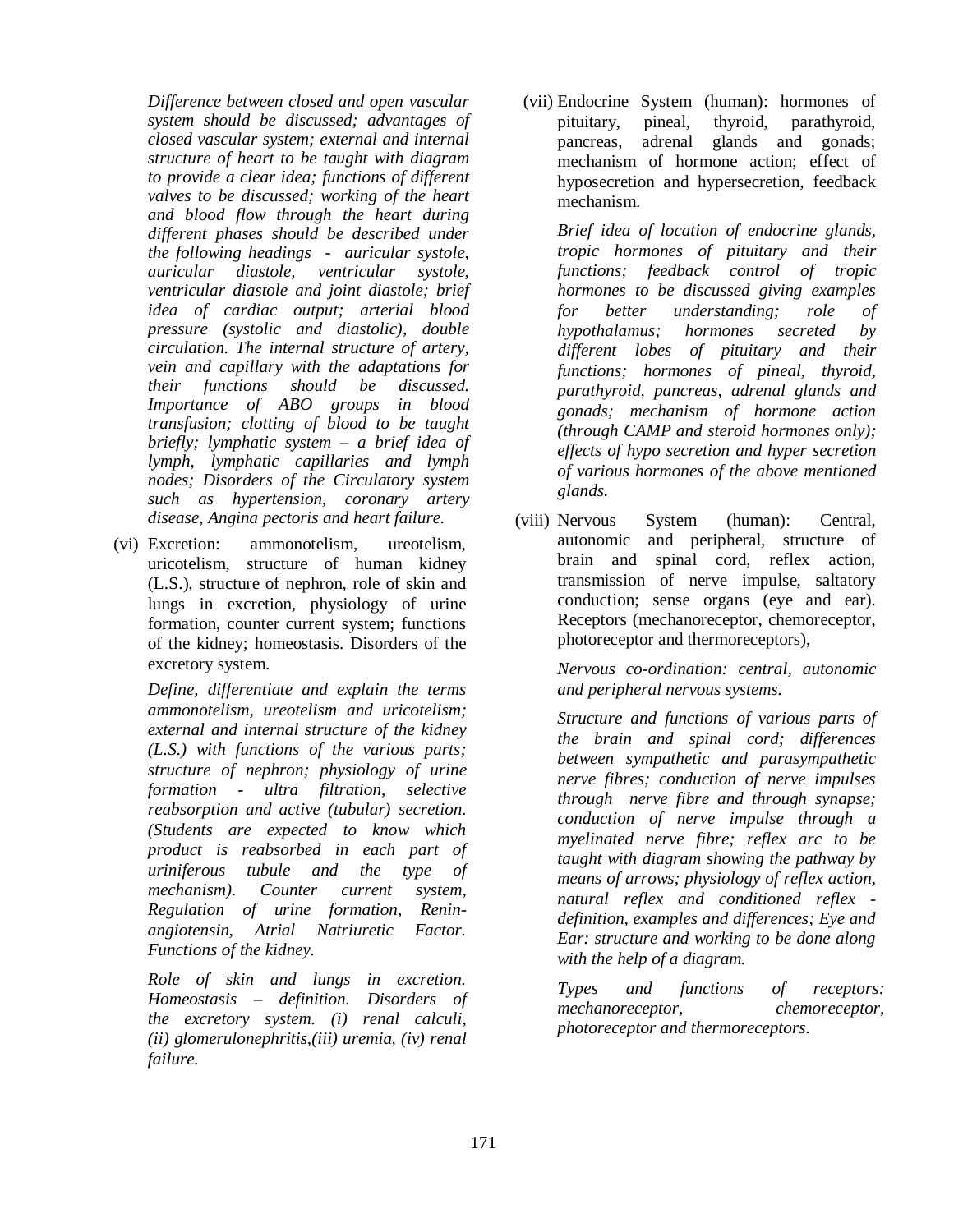(ix) Locomotion: joints, structure of skeletal muscle, sliding filament theory of muscle contraction, red and white muscles, summation, tetanus and rigor mortis. Disorders of muscular and skeletal system.

*Locomotion: Basic aspects of human skeleton (axial and appendicular).*

*Functions of human skeleton; different types of joints - their location and function; diagram of synovial joint; general properties of muscles; structure of skeletal muscle sliding filament theory of muscle contraction; chemical events during muscle contraction should be dealt with separately; definition of summation, tetanus, rigor mortis, differences between red and white muscles.* 

*Disorders of muscular and skeletal system (i) Muscular dystrophy, (ii) Arthritis, (iii) Gout, (iv) Osteoporosis, (v) Tetany, (vi) Myasthenia gravis.* 

## **SECTION C**

## **4. Units of Life**

 (i) Biomolecules: Outline classification and functions of Carbohydrates, proteins, lipids and nucleic acids.

*Carbohydrates: general classification and functions of: monosaccharides (glucose, galactose and fructose), disaccharides (maltose, lactose and sucrose), polysaccharides (glycogen, starch, cellulose).* 

*Proteins: Levels of structure (primary, secondary, tertiary and quaternary) and their classification of proteins - simple, conjugated and derived.*

*Lipids – classification, structure and functions of fats and oils.* 

*Nucleotides and Nucleic acids – Structure and function of DNA, types of RNA. Differences between DNA and RNA.* 

(ii) Enzymes: General properties, classification, mechanism of enzyme action, factors affecting enzyme activity.

*General properties, nomenclature and classification of enzymes according to type of reactions, co-enzymes and co-factors; Lock and key hypothesis should be explained with diagram to give a clear concept of enzyme action. Factors affecting enzyme activity* 

*should be taught – temperature, pH, substrate concentration, competitive and non-competitive inhibitors.* 

(iii)Cell membranes: fluid mosaic model, membrane transport, passive and active transport, exocytosis and endocytosis. Facilitated diffusion.

*Description of fluid mosaic model; Functions of the plasma membrane: active and passive transport, endocytosis and exocytosis should be explained. Brief explanation of facilitated diffusion (uniport, symport and antiport) with one example.*

(iv) Cell structure: structure and functions of nucleus, mitochondria, plastids, endoplasmic reticulum, golgi complex, lysosomes, ribosomes, microfilaments, microtubules, cilia, flagella and centrioles (ultra structure and function);

Cell wall, vacuoles and cell inclusions. Prokaryotic cell and eukaryotic cell – a comparison.

*Ultra structure and functions of all the above to be taught with diagrams.* 

*General structure of eukaryotic cell; differences and similarities between prokaryotic cell and eukaryotic cell, plant and animal cell, microfilaments and microtubules, flagella and cilia.*

(v) Cellular respiration: aerobic and anaerobic, fermentation, glycolysis, Krebs' cycle, oxidative phosphorylation and respiratory quotient. Amphibolic pathway.

*Types of respiration; mechanism of respiration: glycolysis, oxidation of pyruvate, Krebs' cycle, ETS (only flowchart). Oxidative phosphorylation – definition; Brief idea of fermentation and Amphibolic pathway. Definition of respiratory quotient and RQ values of carbohydrates, proteins and fats.*

(vi) Cell reproduction: cell cycle, mitosis and meiosis.

*Different stages with diagrams should be explained to give a clear concept of the changes taking place at each step. Significance of mitosis and meiosis should be discussed.*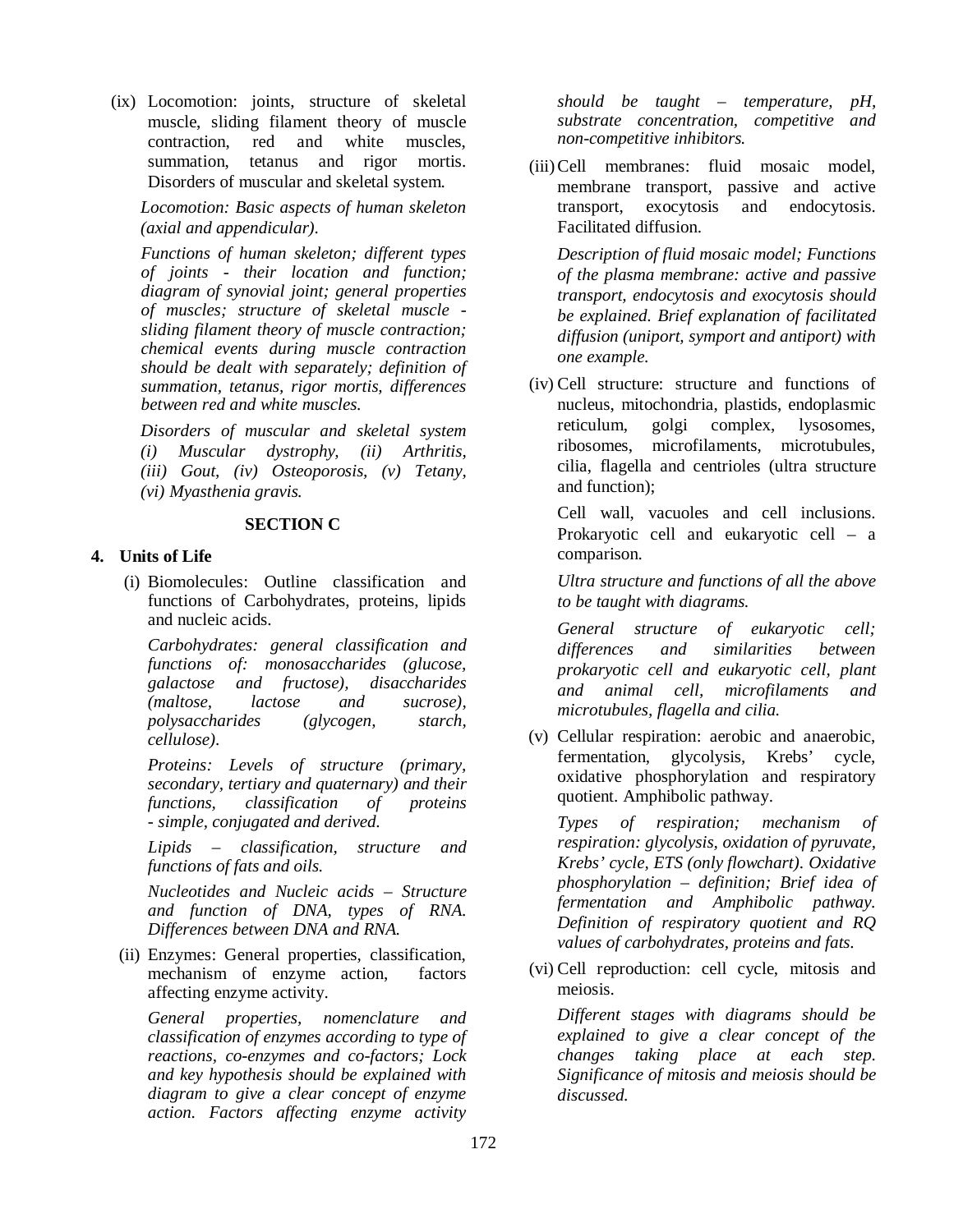#### **5. Organisms and Environment**

(i) Ecosystem: biotic and abiotic components, Productivity and decomposition, food chain, trophic levels, food webs, ecological pyramids, niche, biogeochemical cycles.

*Brief idea about biotic and abiotic components. Productivity* - *Gross and net, primary productivity, secondary productivity. Decomposition – fragmentation, leaching, catabolism, humification and mineralization. Various types of food chains – grazing and detritus, food webs, trophic levels, ecological pyramids – energy, number and biomass. Niche – definition. Biogeochemical cycles – Carbon and Phosphorous.* 

(ii) Pollution: Air, water and soil pollution and their control. Greenhouse effect and ozone depletion.

*Environmental issues: Air pollution and its control, major sources of gaseous and particulate pollutants, control devices for air pollution such as: scrubbers and electrostatic precipitators; Water pollution, major sources and its control, eutrophication, BOD; Soil pollution – sources, effects and control Agrochemicals and their effects, biomagnification and bioconcentration; solid waste management, Radioactive waste management, e-waste.*

*A brief understanding of the concept Deforestation, Greenhouse effect. Impact of global warming in terms of climatic changes, rise in sea levels, melting of ice caps; impact on animals and plants due to climate changes. Ozone depletion. Any three case studies as success stories addressing environmental issues.*

## **PAPER II**

### **PRACTICAL WORK – 20 Marks**

#### **1. Scientific Techniques**

Study parts of a dissecting microscope and compound microscope.

The students should know all parts of dissecting and compound microscope and be able to handle the microscope independently.

#### **2. Physiology**

Students will be required to carry out sequence of instructions or experiments such as:

(i) Food tests: test for starch, glucose, sucrose, proteins and fats.

*Food tests: tests should be reported in tabular form. Both positive and negative tests should be reported.*

(ii) To study the effect of thawing, heat and alcohol on permeability of beet root cells.

*To study the effect of heat on permeability of cell membrane of beet root cells: students should record the observations at very low temperature, room temperature and higher temperature to see the degree of leaching and conclude accordingly. Experiment on effect of alcohol on the permeability with regard to leaching. Can be done separately or alongside effect of heat for comparison.*

(iii) Study of pH of different soils.

*Collect soil samples from two different areas and make a comparative study of their texture, moisture content and pH.* 

(iv) To study the effect of different temperatures and three different pH on enzyme (amylase) action on starch solution.

*Self-explanatory*

(v) To study the rate of respiration in germinating seeds and/or flower buds. *Self-explanatory*

## **3. Morphology**

(i) Morphology and modification of roots, stems and leaves.

*Teachers can show examples of roots, stems and leaves modified for mechanical support, storage, reproduction or perennation – students should learn to identify and draw the specimens.*

*Leaves: phyllotaxy – alternate, opposite whorled (with an example of each), shape, venation, simple and compound.*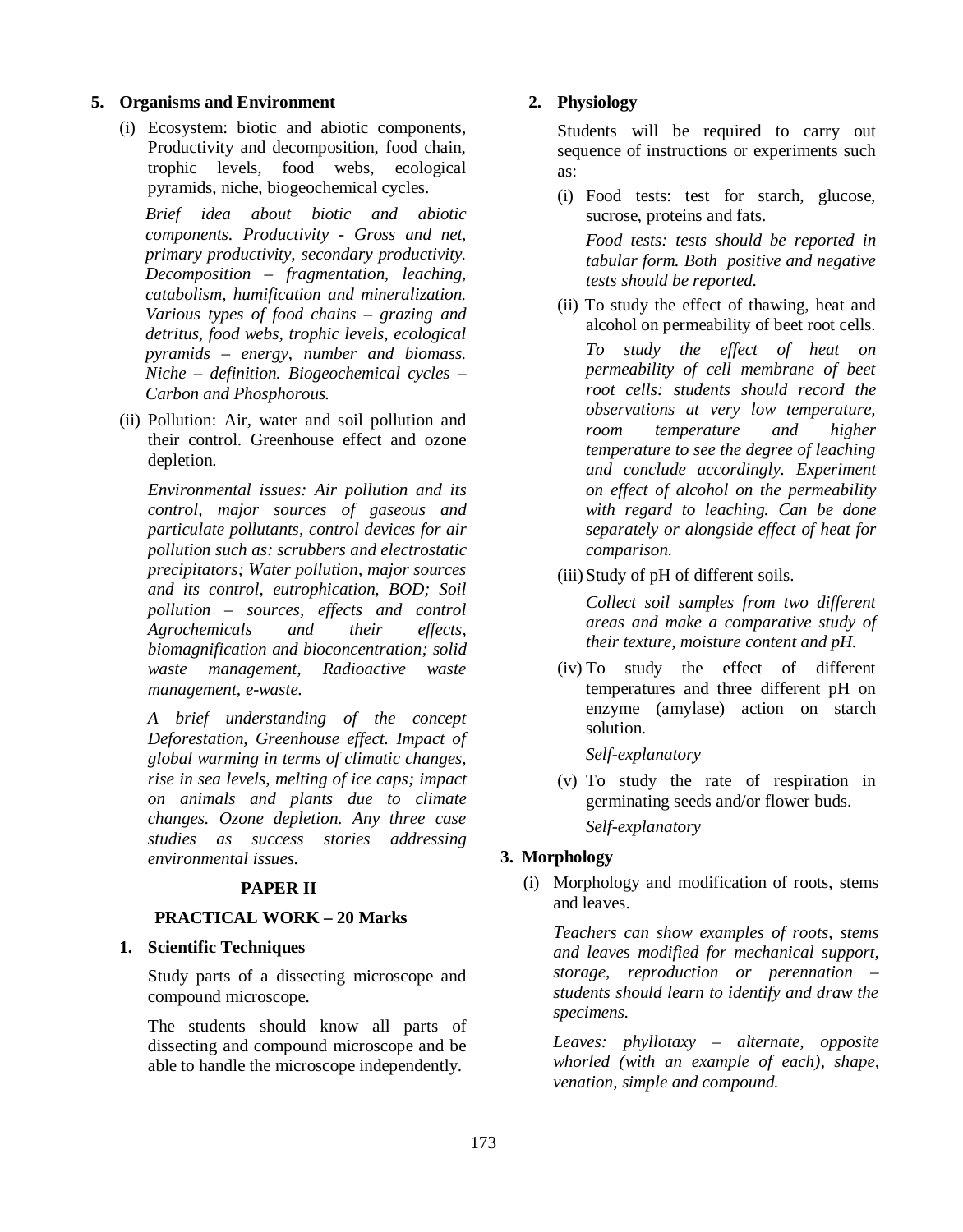(ii) Preparation of temporary slides of Mucor / Rhizopus.

*The teacher should guide the students on the technique of culture, staining and mounting the material and then observing under the microscope. The students should also be able to make labelled diagrams and record observations.* 

## **4. Cytology**

Preparation of temporary slides of -

- (i) Onion peel (to study the plant cell)
- (ii) Stages of Mitosis in onion root tips.

*Correct method of selecting the root tip, fixing, staining and mounting should be taught. Different stages should be observed first in low power and after locating the area, the students should see it under high power. Various stages should be drawn and labelled.* 

*After mounting and observing the tissue students should be able to draw the diagram and label all the parts.*

**5. Spotting: (Three minutes to be given for each spot which includes identification, drawing a labelled diagram and writing two characteristics).**

- (a) Identification of stained preparations of the following:
	- (i) Stages of mitosis.
	- (ii) Stages of meiosis.
	- (iii) Identification of mammalian blood cells*.*
	- (iv) Bacteria
	- (v) Oscillatoria
	- (vi) Spirogyra
	- (vii) Amoeba
	- (viii) Entamoeba
	- (ix) Plasmodium
	- (x) Yeast
- (b) Identification of the following specimens
	- (i) Liverworts
	- (ii) Moss
	- (iii) Fern
	- (iv) Pinus
	- (v) Rhizopus
	- (vi) Mushroom
	- (vii) Lichen
	- (viii) One monocot plant bamboo
	- (ix) One dicot plant petunia
	- (x) A phylloclade cactus
	- (xi) Hydra
	- (xii) Liver Fluke
	- (xiii) Ascaris
	- (xiv) Leech
	- (xv) Earthworm
	- (xvi) Prawn/Crab
	- (xvii) Honey Bee
	- (xviii) Cockroach
	- (xix) Silk Worm
	- (xx) Rohu fish

*Students should be taught how to identify, draw, label and give significantly visible characteristics, as observed, of each spot, in a given time of three minutes.*

(c) Comment on experimental set up in Physiology – Aerobic and Anaerobic Respiration.

*Students should identify (aim of experiment), draw physiological set up and write a brief description (observation, inference and precautions) of the experiment in three minutes.*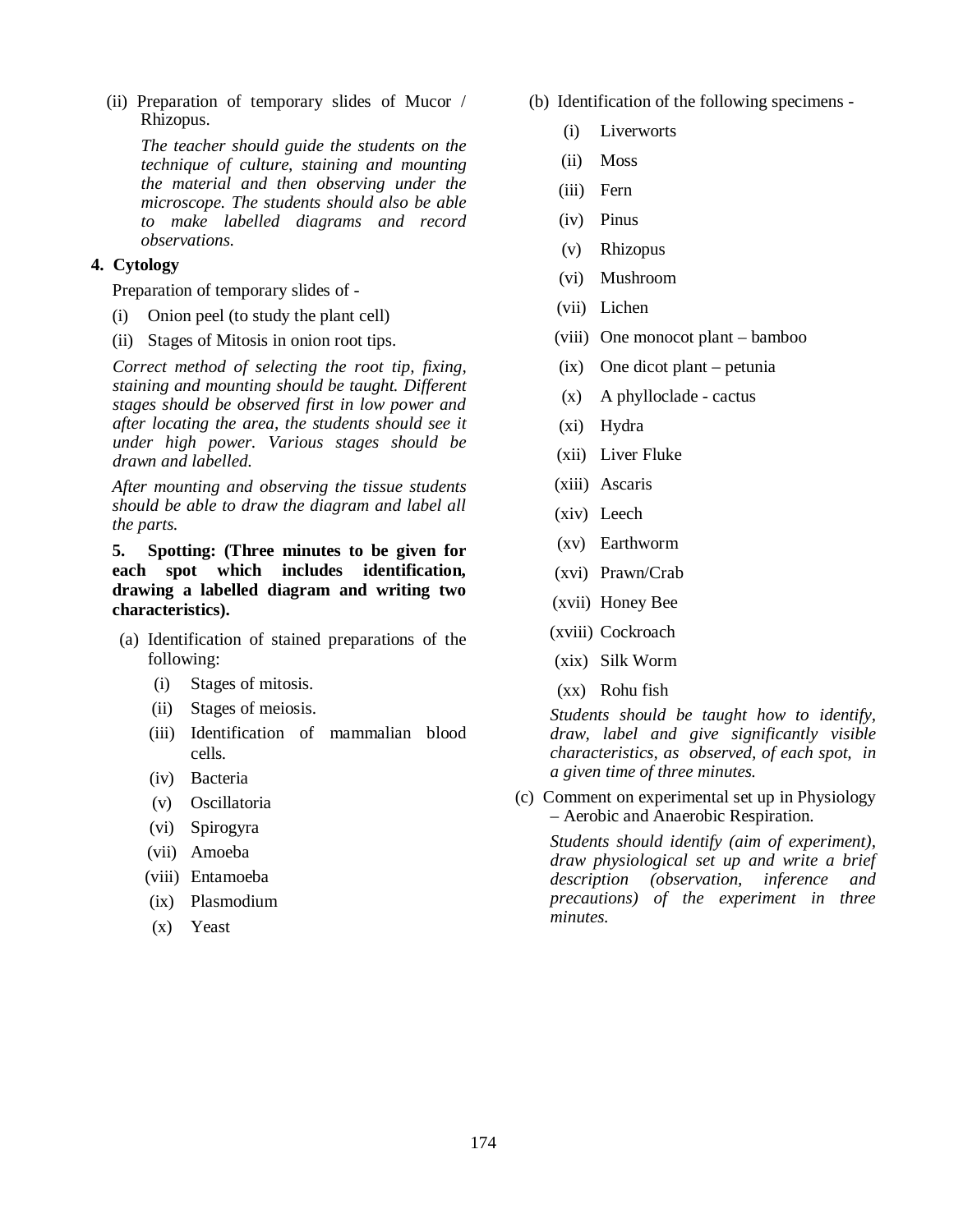#### **PROJECT WORK AND PRACTICAL FILE – 10 Marks**

### **Project Work – 7 Marks**

Candidate is to creatively execute one project/assignment on any aspect of Biology. Following is only a suggestive list of projects. Teachers may assign or students may choose any one project of their choice.

- (i) Project related to experiment on any aspect of plant life.
- (ii) Project related to any aspect of environment.
- (iii) Projects related to modern researches in Biology, e.g. test-tube babies.
- (iv) Role of genetics in investigating crimes.
- (v) Yeast fermentation and production of alcohol or any other commercial industry dependant on plants and/or animals or their products.

In addition, students may be taught how to culture:

- Earthworms
- Protozoans.
- Moulds.
- $-$  Setting up of an aquarium.

### **Suggested Evaluation Criteria for Project Work:**

Format of the Project:

- Content
- **Introduction**
- Presentation (graphs, tables, charts, newspaper cuttings, handmade diagrams, photographs, statistical analysis if relevant)
- Conclusion/ Summary
- Bibliography

Projects should be handwritten by the candidate. The written pages should not exceed 15-20 pages.

### **Practical File – 3 Marks**

Teachers are required to assess students on the basis of the Biology Practical file maintained by them during the academic year.

**Each practical done during the year, needs to be recorded by the student in the Practical file and the same must be checked, signed and dated by the teacher.**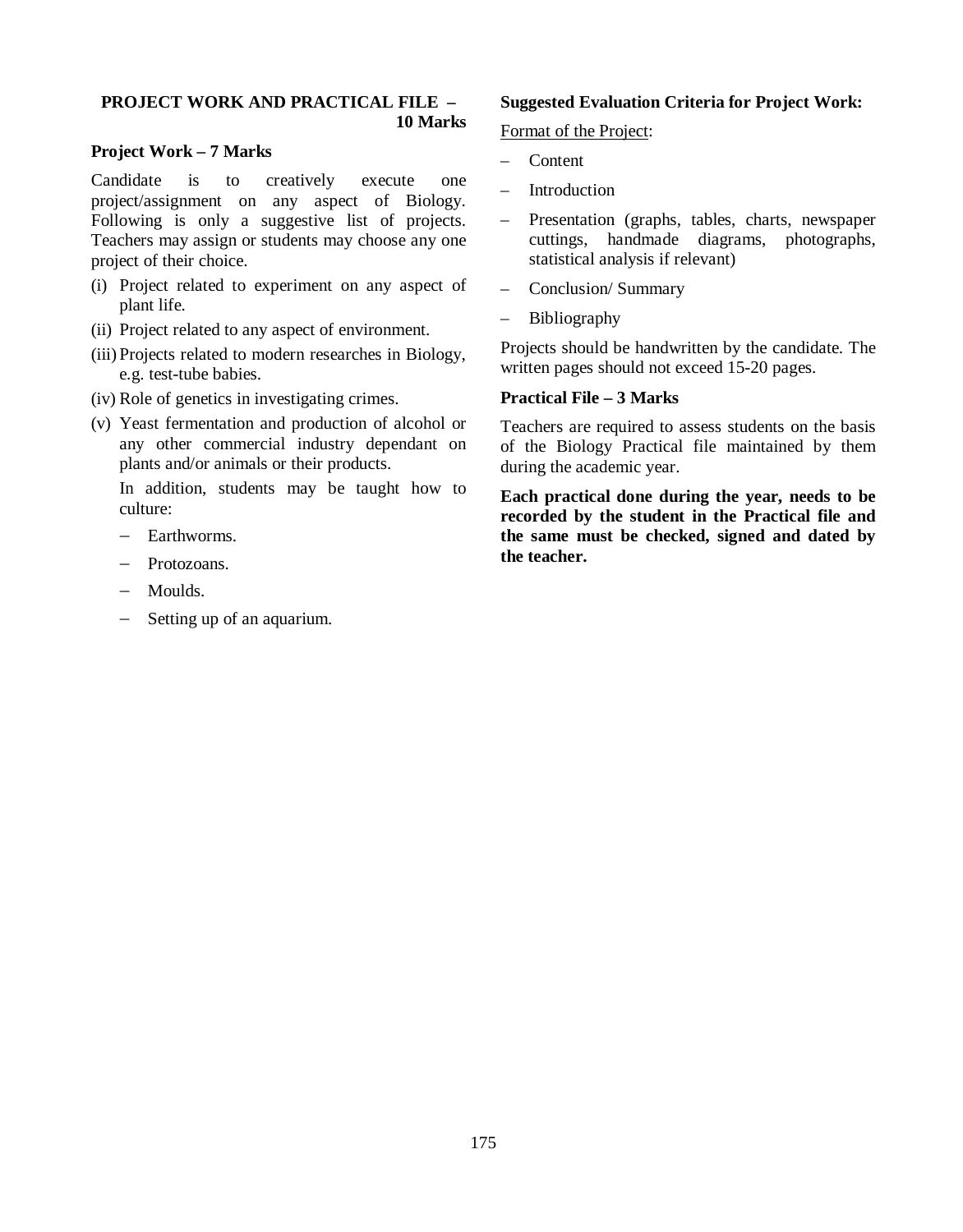*There will be two papers in the subject.*

| <b>Paper I:</b> Theory:     | 3 hours | <i>70 marks</i>   |
|-----------------------------|---------|-------------------|
| <b>Paper II:</b> Practical: | 3 hours | $\ldots$ 20 marks |
| Project Work                |         | $\ldots$ 7 marks  |
| <i>Practical File</i>       |         | $\ldots$ 3 marks  |

## **PAPER I –THEORY – 70 Marks**

*There will be one paper of 3 hours duration divided into two parts.*

*Part I (20 marks) will consist of compulsory short answer questions, testing knowledge, application and skills relating to elementary/fundamental aspects of the entire syllabus.*

*Part II (50 marks) will be divided into three Sections A, B and C. Candidates will be required to answer two out of three questions from Section A (each carrying 5 marks), two out of three questions from Section B (each carrying 10 marks) and two out of three questions from Section C (each carrying 10 marks). Therefore a total of six questions are to be answered in Part II.*

## **All structures (internal and external) are required to be taught along with diagrams.**

## **SECTION A**

## **1. Origin and Evolution of Life**

(i) Origin of life: living and nonliving; chemical evolution; organic evolution - Oparin ideas, Miller-Urey experiments; interrelationship among organisms and evidences of evolution: morphological evidences homology and analogy, vestigial organs, atavism; embryological, palaeontological (fossils) and biogeographical evidences, molecular (genetic) evidences.

*Origin of life - Characteristics of living organisms, differences between living organisms and non-living objects in levels of organisation. Abiogenesis and Biogenesis. Important views on the origin of life – chemogeny, biogeny, cognogeny, modern concept of origin of life, Oparin Haldane theory, coacervates, Protobionts, Miller and Urey experiment, evidences of evolution: morphological evidences, vestigial organs,* 

*atavism, homologous and analogous organs; connecting links – definitions and differences (two examples each from plants and animals), embryological evidences – similarity in early development vertebrate embryos, temporary embryonic structures – definition and difference - theory of recapitulation and biogenetic law – ontogeny recapitulates phylogeny, palaeontological evidence – definition of fossils, missing link and example of Archaeopteryx, biogeographical evidence, molecular (genetic) evidences for example genome similarity, universal genetic code; Darwin's finches (adaptive radiation).* 

(ii) Theories of evolution: Lamarckism: evidences in favour of Lamarckism (giraffe's neck), criticism of Lamarckism; Darwinism: basic postulates of Darwinism, drawbacks of Darwinism, Neo-Darwinism (Modern Synthetic Theory); Hardy Weinberg's principle; variations: causes of variation, mutation, selected examples and types of natural selection (DDT resistance in mosquito, sickle-cell anaemia); artificial selection; adaptations. Human evolution: Dryopithecus, Australopithecus, *Homo erectus, Homo neanderthalensis, Cromagnon man* and *Homo sapiens*; differences between apes and man.

*Brief idea of Lamarck's theory to be given for better understanding of evolution – examples in favour of Lamarkism such as evolution of long neck giraffe to be discussed. Three examples favouring criticism of Lamarkism; salient features of Darwinism – criticism of Darwinism and Neo Darwinism (Modern Synthetic Theory) is to be taught; causes of variation, De Vries theory of mutation – definition and its role in evolution, examples of natural selection - resistance of mosquitoes to DDT, sickle cell anaemia, differences between natural and artificial selection, types of natural selection (directional, disruptive and stabilising), definition of gene pool, gene flow, genetic drift and Hardy Weinberg's principle – convergent and divergent evolution with*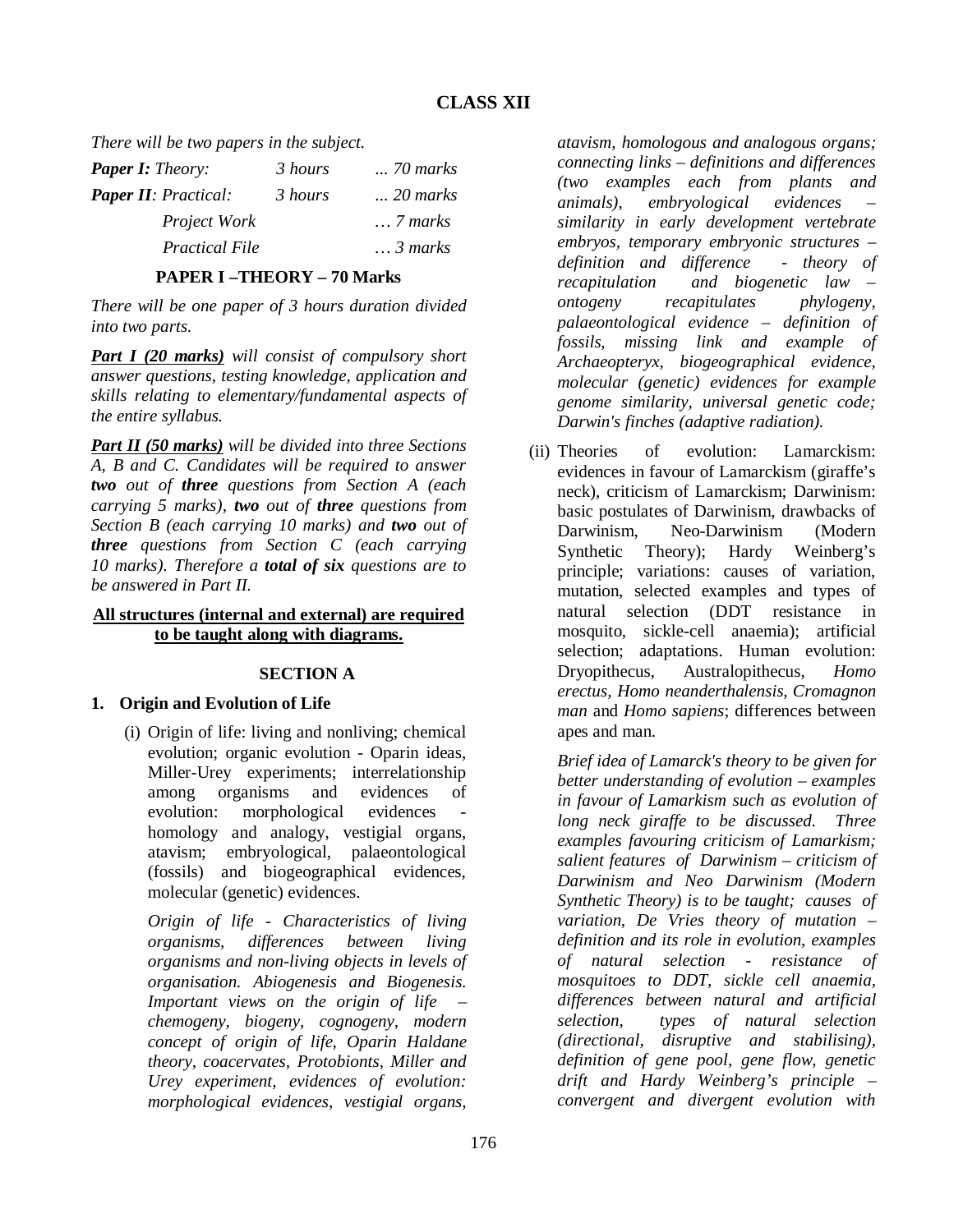*examples; evolution of man - three features of each of the ancestors Dryopithecus, Australopithecus, Homo erectus, Homo neanderthalensis, Cromagnon man and Homo sapiens leading to man of today; comparison and homology in chromosomes of apes and man, characters that have developed during human evolution.* 

### **SECTION B**

## **2. Multicellularity**

## **A. Plants**

T. S of young dicot and monocot stem, T. S of young dicot and monocot root and V. S. of dicot and monocot leaf. Secondary growth in stem: brief idea of formation of secondary xylem and secondary phloem by cambium ring formation, annual rings.

*Anatomical differences between dicot and monocot root, stem and leaf must be taught for better understanding. Students should be able to draw the T.S. of roots and stem and V.S. of monocot and dicot leaves showing cellular details.* 

*Basic idea of how secondary growth takes place in dicot stems (with the help of outline diagrams) and formation of annual rings. Activity of the cambium, formation of secondary tissues, differences between Heart wood and Sap wood.*

(ii) Absorption and movement of water in plants: diffusion, imbibition, osmosis, osmotic pressure, turgor pressure, wall pressure, water potential, diffusion pressure deficit. Mechanism of water absorption (active and passive absorption), root pressure, transpiration, transpiration pull theory for ascent of sap, mechanism of opening and closing of stomata (active potassium theory), guttation.

*Characteristics of imbibition; factors affecting imbibition; importance of imbibition, characteristics and significance of diffusion; osmosis - endosmosis and exosmosis; significance of osmosis and turgidity - osmotic pressure, turgor pressure, wall pressure and diffusion pressure deficit should be explained. Students should know the significance of turgidity, plasmolysis and* 

*its practical utility, importance of water; active and passive absorption of water; apoplastic and symplastic movements, definition of water potential and its components viz. solute, matrix and pressure potential (Numerical problems based on this concept are not required). Root pressure – definition and experiment to demonstrate it. Explanation and definition of transpiration to give students a clear idea; significance of transpiration. Stomatal mechanism - K<sup>+</sup> transport mechanism. Mechanism of ascent of sap by cohesion – tension and transpiration pull theory. Guttation – definition, differences between transpiration and guttation. Function of stomata and hydathode.*

(iii) Photosynthesis: ultra structure of chloroplast, photochemical and biosynthetic phases, absorption and action spectra, factors affecting photosynthesis, photophosphorylation; photorespiration, transport of solutes.

*Photosynthesis and photorespiration.*

*Definitions and differences between absorption and action spectra.*

*Brief idea of photosynthetic pigments (chlorophyll 'a'&'b', carotenoids and xanthophyll), ultra structure of chloroplast including role of quantasomes. photochemical phase - pigment systems, cyclic and non-cyclic photophosphorylation (chemiosmotic hypothesis); biosynthetic phase - C3 and C4 cycles – graphic representation in correct sequence (carboxylation, glycolytic reversal and regeneration of pentose); Differences between*  $C_3$  *and*  $C_4$  *plants,*  $C_3$  *and*  $C_4$  *cycles, Photosystems I and II, cyclic and non-cyclic photophosphorylation. Photorespiration pathway in brief - explanation of how RuBP carboxylase acts as RuBP oxygenase. Kranz anatomy. Blackman's Law of limiting factors, factors affecting Photosynthesis. Translocation.*

*Transport of solutes and water; Evidences which indicate that downward movement of organic solutes takes place in phloem; mechanism of translocation; mass flow hypothesis with diagram.*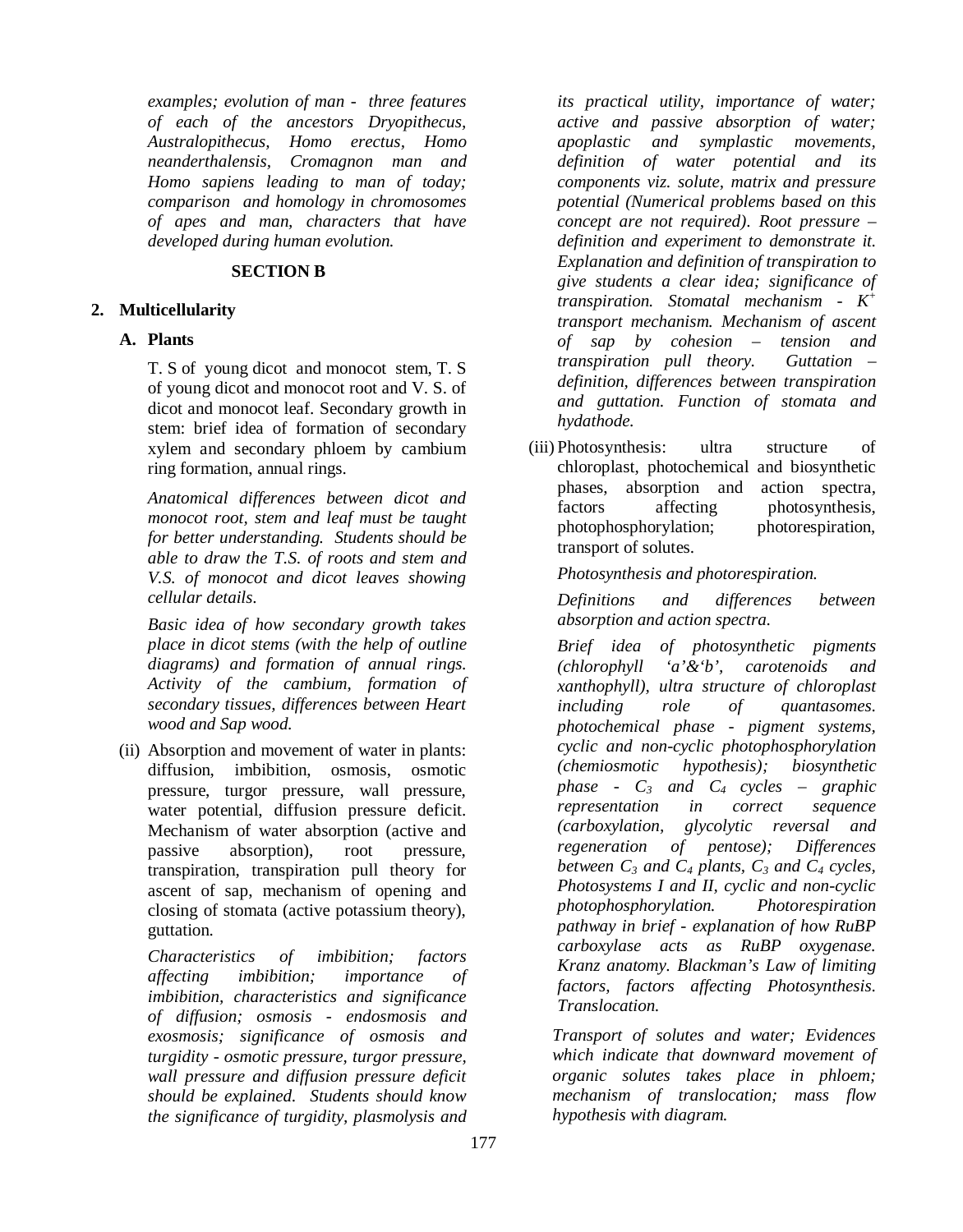(iv) Reproduction and development in angiosperms: vegetative reproduction, structure of a typical flower, types of inflorescence (racemose and cymose), sexual reproduction: development of male and female gametophytes, placentation, pollination, fertilisation (Amphimixis) and formation of endosperm, embryo, seed and fruits (broadly classified). Apomixes, Polyembryony, Parthenocarpy. Significance of seed and fruit formation.

*Natural vegetative propagation, advantages and disadvantages of vegetative reproduction. Structure of a typical flower, types of inflorescence (racemose and cymose – subtypes not required). Types of pollination and adaptations in flowers pollinated by wind, water and insects. Advantages of self and cross-pollination. Contrivances for prevention of self pollination. Development of male and female gametophytes to be taught with the help of diagrams. Structure of anatropous ovule (L.S.), types of placentation with diagrams. Events leading to fertilization should be discussed. Various ways of entry of pollen tube into the ovule, definition of triple fusion, double fertilization and significance of double fertilization, changes after fertilization. Fruits to be classified into simple (dry and fleshy), aggregate and multiple. Apomixes, Polyembryony, Parthenocarpy to be explained briefly. Significance of seed and fruit formation.*

(v) Differentiation and organ formation.

*Embryo formation (monocot and dicot); types of endosperm (cellular, nuclear and helobial); changes in the ovule and ovary for seed and fruit formation.* 

## **B. Animals**

Reproduction (human): internal structure of human testis and ovary, menstrual cycle, gametogenesis, embryonic development in mammals (up to three germ layers). Medical termination of pregnancy, infertility. Amniocentesis. Assisted reproductive technologies.

*Organs of male and female reproductive system and their functions; internal structure of testis and ovary to be taught with the help of diagrams; gametogenesis- spermatogenesis and oogenesis; menstrual cycle - different phases and hormone action, Menarche and* 

*Menopause, capacitation, fertilisation, physio-chemical events during fertilisation, implantation, embryonic development up to blastocyst formation, foetal membranes, placenta and its functions. Parturition; lactation – hormonal control and importance. Definition of medical termination of pregnancy (MTP) and reasons for it; causes of infertility. Amniocentesis – role in detecting genetic defects. Assisted reproductive technologies: IVF, ZIFT, GIFT - Definition and application only.*

## **SECTION C**

## **3. Genetics**

(i) Fundamentals of Genetics: concept of alleles: dominant and recessive; phenotype and genotype, homozygous and heterozygous, mono and dihybrid crosses.

*Homologous chromosomes, autosomes and sex chromosomes; alleles – dominant and recessive; phenotype; genotype; homozygous; heterozygous, monohybrid and dihybrid crosses; back cross and test cross, definitions to be taught with simple examples using Punnett square.*

(ii) Mendel's experiments with peas; Mendel's Principles of inheritance, incomplete dominance, co-dominance and multiple alleles, Polygenic inheritance, Pleiotropy.

*Explanation of the terms heredity and variation; Mendel's Principles of inheritance; reasons for Mendel's success; incomplete dominance with examples from plants (snapdragon - Antirrhinum) and co-dominance in human blood group, multiple alleles – e.g. blood groups, polygenic inheritance with one example of inheritance of skin colour in humans (Students should be taught examples from human genetics through pedigree charts). Biological importance of Mendelism. Pleiotropy with reference to the example of Phenylketonuria (PKU).*

(iii) Genes: packaging of hereditary material in chromosomes. Linkage and crossing over; mutation, sex determination and sex linkage, search for DNA as genetic material, central dogma; genetic code, protein synthesis. Human genome project. DNA finger printing.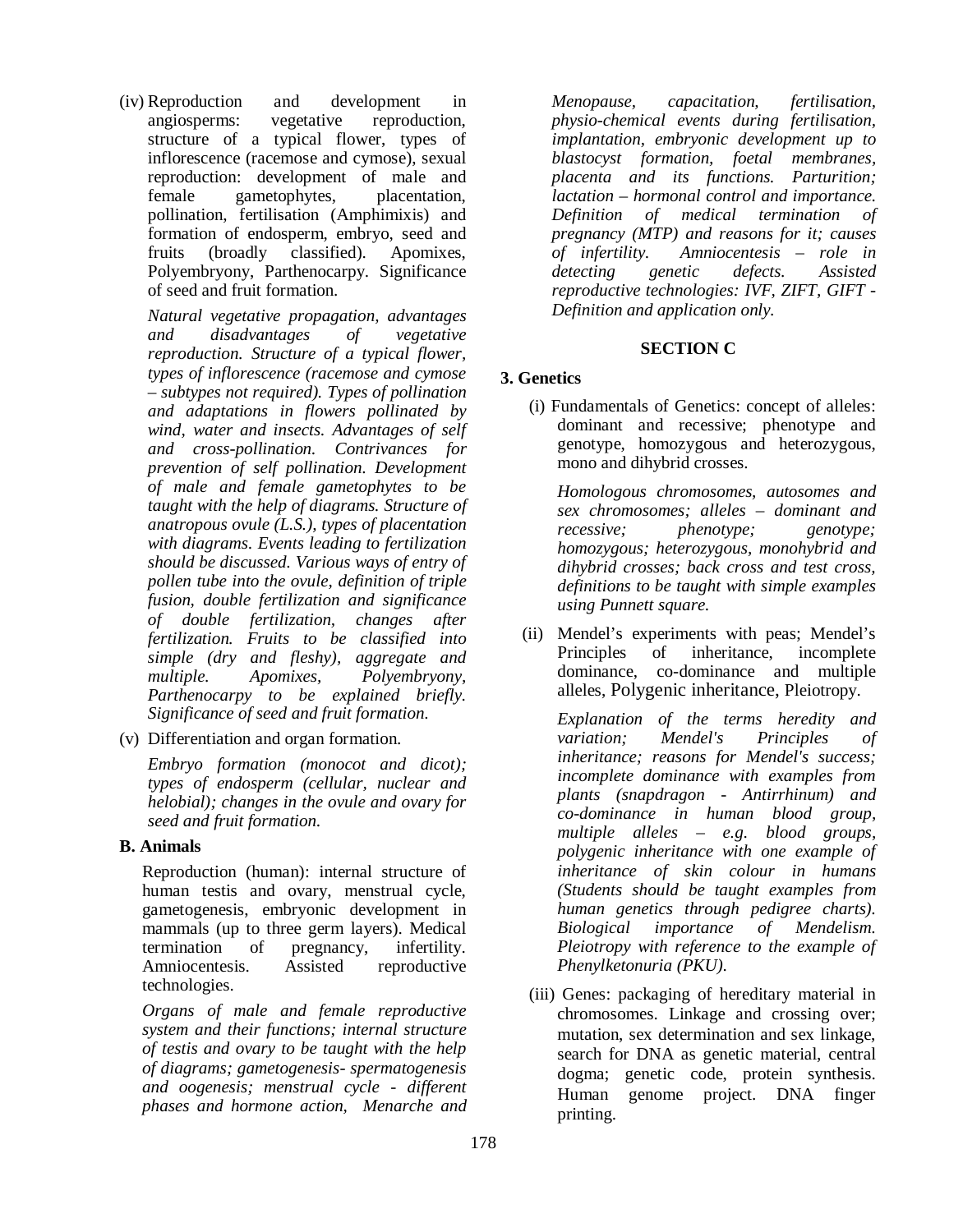*Chromosomal theory of inheritance; chromosomes in eukaryotic organisms, autosomes and sex chromosomes (sex determination in humans, birds and honey bees), sex-linked inheritance, complete and incomplete linkage – definition and example of fruit fly, crossing over - definition, mechanism and significance; mutation: definition and types – spontaneous and induced, point mutation; search for DNA as genetic material - Griffith's experiment, Hershey and Chase's experiment; replication of genetic material (role of enzymes, namely DNA polymerase and ligase), Messelson and Stahl's experiment, properties of genes such as ability to replicate, chemical stability, mutability and inheritability, gene expression in prokaryotes; Lac Operon in E-coli; central dogma – concept only; reverse transcription (basic idea only), genetic code – essential features, definition of codon. Protein synthesis - transcription and translation in prokaryotes. Intron, exon, cistron, recon and muton (definitions only).* 

*Human genome project: goal; methodologies [Expressed Sequence Tags (EST), Sequence Annotation], salient features and applications. DNA finger printing – technique, application and ethical issues to be discussed briefly.* 

(iv) Recombinant DNA technology and its applications.

*Tools for Recombinant DNA technology. Restriction enzymes, DNA insertion by vectors and other methods, regeneration of recombinants, RNA interference.* 

 *Applications of recombinant DNA technology: In human health – production of insulin, vaccines and growth hormones, gene therapy. In industry – production of expensive enzymes, strain improvement to scale up bioprocesses, bioreactors. In agriculture – GM crops by transfer of genes for nitrogen fixation, herbicide-resistance and pest-resistance including Bt crops. Transgenic animals – significance (study of disease, biological products, chemical safety testing, vaccine safety), Ethical issues. GMO with special reference to Bt crops. Biosafety issues: biopiracy and patents – definition and two examples of each.*

## **4. Applications of Biology**

(i) Crop improvement: methods of crop improvement: selection, hybridisation, plant breeding, plant introduction, tissue culture; single cell protein; biofortification; biopesticides.

*A brief reference to green revolution. Plant breeding, introduction, definition of selection (types not required) and techniques of hybridisation. Definition of heterosis, protoplast culture and protoplasmic fusion. applications of tissue culture to be discussed*; *single cell protein – source and significance*; *biofortification: meaning and its role in improving food production. Definition and brief idea of Integrated Pest Management (IPM); Biopesticides: definition, importance and two examples (Bioinsecticides e.g. Bacillus thuringiensis, Bioherbicides e.g. Cochineal insect).*

(ii) Biotic community: intraspecific and interspecific relationship, commensalism, predation, scavenging, parasitism, symbiosis, biotic stability, biotic succession and ecological adaptations.

*Trophic organisation, stratification, dominance, variety of species; interactions – Intraspecific such as mating behaviour, parental care, communication, animal societies, altruism; Interspecific – positive e.g. commensalism, scavenging, symbiosis, procooperation and negative e.g. predation, parasitism with examples of each. Biotic stability: should be taught with examples to show that the larger the number of diverse forms, more stable is the community. Succession: definition to explain the meaning, kinds of succession and significance of ecological succession. Definition of ecological adaptations, classification into hydrophytes, mesophytes, xerophytes, osmoregulators, osmoconformers with an example of each.*

(iii)Biodiversity today: importance of biodiversity, types of biodiversity, genetic conservation, gene banks and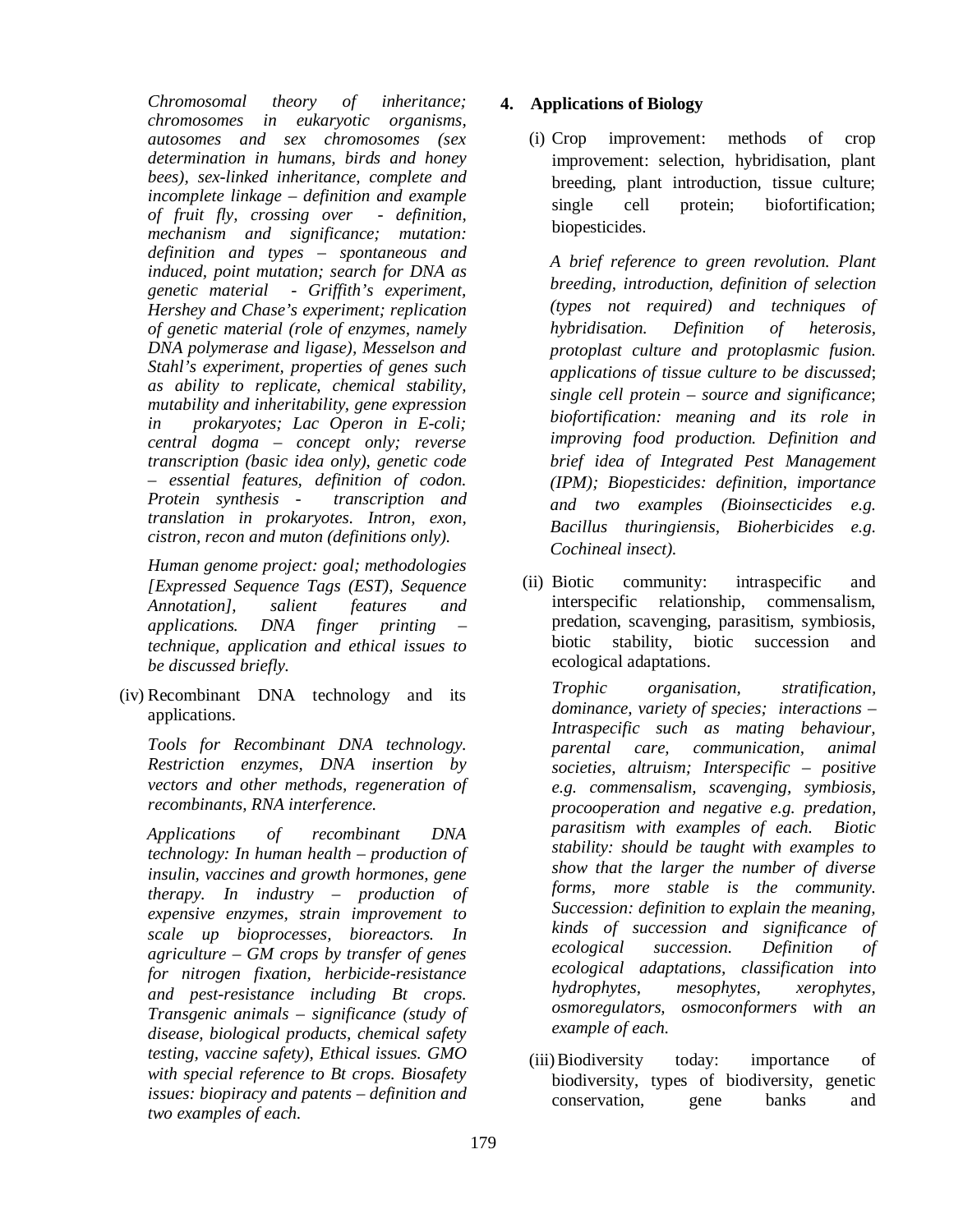cryopreservation. Loss of biodiversity threatened, endangered and extinct species. Strategies for conservation of biodiversity – in-situ and ex-situ.

*Importance of biodiversity, Few examples of each type of biodiversity - species, ecosystem and genetic.*

*Causes and implications of loss of biodiversity. Categorizing species in different groups like - threatened, endangered and extinct - definition and examples of plants and animals.* 

*Looking at various in-situ and ex-situ strategies for their efficacy and viability: In-situ - protected areas :biosphere reserves, national parks, wildlife sanctuaries; Hotspots and red data book. Ex-situ - captive breeding, zoo, botanical gardens. Definitions and examples of each of the above.*

### *Only a brief understating of the following is required:*

*A general idea that species share a common gene pool and represent the lowest taxonomic group. Definition of genetic conservation, gene bank, cryopreservation and genetic erosion; factors affecting genetic erosion.* 

(iv) Biofertilisers: green manure, nitrogen fixation – symbiotic and non-symbiotic organisms, nitrogen cycle.

*Green manures – definition and types; reasons for preference of biofertilisers over chemical fertilisers should be discussed. Brief idea of nodule formation, biological nitrogen fixation, non-symbiotic nitrogen fixation and symbiotic nitrogen fixation (such as Rhizobium and Azospirillum). Role of cyanobacteria such as Azolla, Anebena, Nostoc; importance of leghaemoglobin pigment. Role of bacteria and cyanobacteria in improving soil fertility. Nitrogen cycle.*

(v) Human Diseases: Body's defence mechanisms: (specific and non-specific); immune disorders (SCID and AIDS); allergies, interferons. Communicable diseases: causative agent, symptoms and prevention of the following: bacterial diseases (typhoid and pneumonia), viral diseases (common cold, swine flu and dengue), protozoa (malaria, and amoebiasis), helminthes (ascariasis, ringworm, and filariasis); sexually transmitted diseases (STD). Non-communicable diseases: cancer (types, causes, diagnosis and treatment); human genetic disorders: (haemophilia, thalassaemia, Down's syndrome, Klinefelter's syndrome, Turner syndrome). Rh factor incompatibility – during transfusion and pregnancy. Genetic counselling; a brief idea of stem cells, organ transplants and immunosuppression.

*Skin, blood vessels, WBC, antibodies to be discussed as non-specific defence mechanisms; Humoral and cell-mediated immune system; antibody and antigen; cells of the immune system and difference between them; mechanism of action of T cells to antigens; Interferons, brief idea of SCID and AIDS – causative agent (HIV), modes of transmission symptoms, replication of retrovirus in the infected human cell (including diagram) and prevention; diseases should be discussed on basis of causative agent, symptoms and prevention. Allergies and allergens – definitions and general symptoms of allergies.*

*Communicable and Non-communicable diseases; modes of transmission, sexually transmitted diseases (STD) – gonorrhoea and syphilis – causative agents and prevention; bacterial diseases (typhoid and pneumonia), viral diseases (common cold, swine flu and dengue), protozoa (malaria, and amoebiasis), helminthes (ascariasis, ringworm, and filariasis); Cancer (types, causes, diagnosis and treatment);* 

*Human genetic disorders: (haemophilia, thalassaemia, Down's syndrome, Klinefelter's syndrome, Turner syndrome). Rh factor incompatibility – role of Rh factor in blood transfusion and pregnancy; brief idea of genetic counselling, role of genetic counsellor.* 

*Organ transplants and role of immunosuppressants. A brief idea of the role of stem cells in medical treatment.*

(v) Adolescent issues: alcoholism and drugs.

*Adolescent issues:*

*Alcoholism – reasons for addiction and its effects on health).*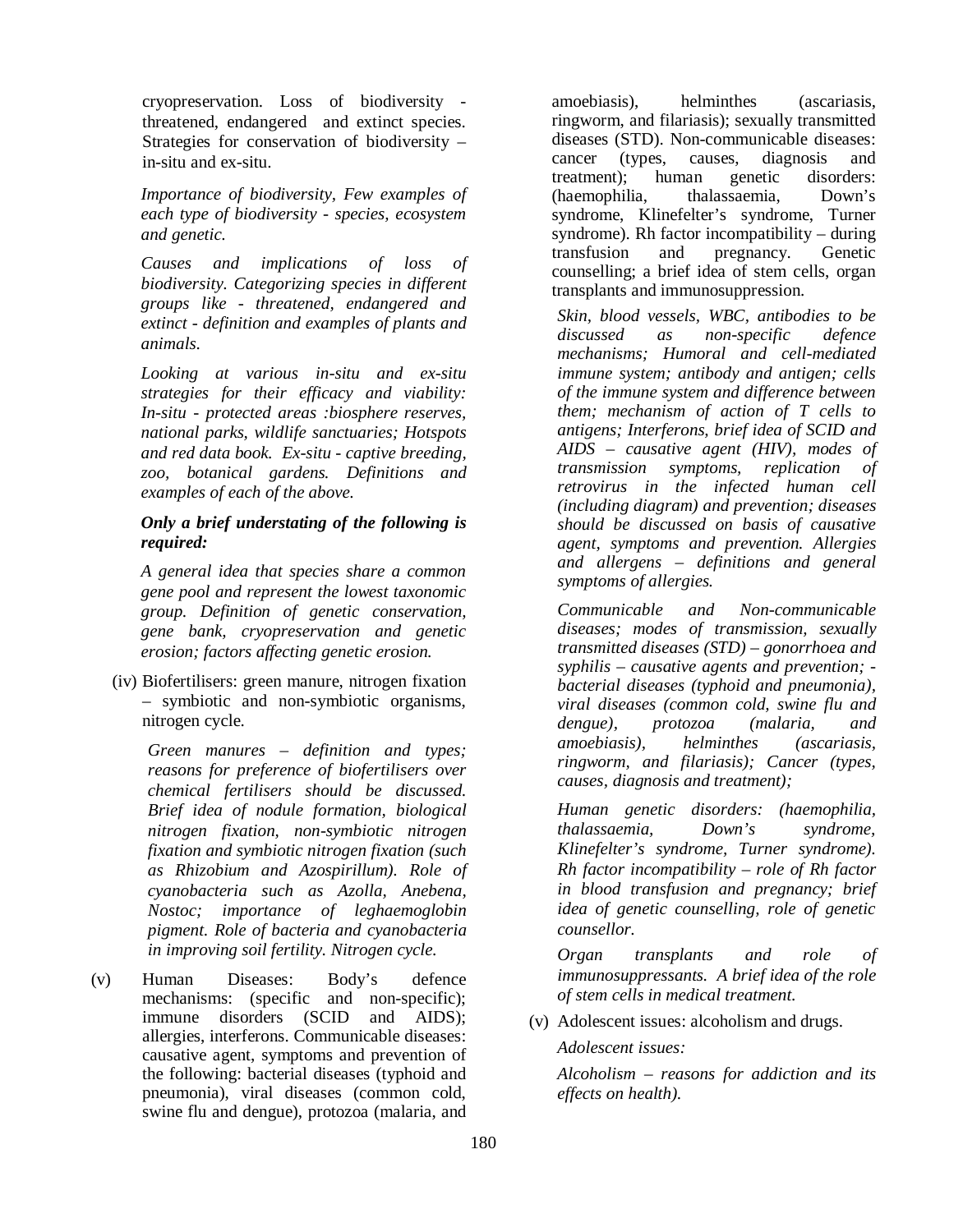*Drugs: Types of drugs such as opioids, cannabinoids and barbiturates – reasons for addiction, examples and effect of each on human health.*

*Prevention and control of Alcohol and drug abuse.* 

(vi) Biomedical Engineering: (only applications) Instruments – ECG, EEG, CT scan, ultrasound, MRI, pacemakers, implants, dialysis, external prosthesis.

*Students should know one application of each of the instruments mentioned above. Details are not required.* 

(vii) Human population: population growth curves, causes of increase in population.

*Definition of the following terms: biotic potential, environmental resistance and carrying capacity; population: demography, birth rate, death rate, age distribution – pyramids for human population.*

*Types of growth curves; S and J shaped along with equations for the same, causes and consequences of population growth and measures to control population (natural and artificial).*

(viii) Animal Husbandry: Dairy farm management, poultry farm management, apiculture, pisiculture.

> *Brief idea of inbreeding, outbreeding, crossbreeding and artificial insemination, Multiple Ovulation Embryo Transfer Technology (MOET). Advantages of artificial insemination; measures for proper maintenance of dairy farms and poultry farms.*

> *Apiculture and Pisiculture – definition, brief idea and advantages of each.*

## **PAPER II**

#### **PRACTICAL WORK – 20 Marks**

- 1) **Taxonomy**: Study floral characteristics through dissection of flowers, drawing floral formula and diagrams of following families:
	- (i) Malvaceae: type China rose / Hollyhock.
	- (ii) Compositae: type Sunflower/ Cosmos/ Marigold (with single whorled ray florets)/ Dahlia/ Zinnia.
- (iii) Leguminosae: subfamily Papilionaceae type – Sweet pea/ Pea/ Bean/ *Sesbania*/ *Clitoria* (single flower).
- (iv) Solanaceae: type *Petunia* / *Datura* / Brinjal Flower / *Solanum nigrum*.
- (v) Liliaceae: type Onion or Amarallydaceae –type – Lily/Spider lily/ Tiger lily/ Tube rose/ *Gladiolus*.

*Floral characteristics should be explained by dissection of flowers. Students should be taught how to cut vertical section of the flower and draw accurately labelled diagrams. The technique of drawing floral diagrams with the mother axis in the right position should be taught. Floral formula should be correctly written. Identification of the correct family giving reasons, technique of cutting T.S. and L.S of ovary should be explained and accordingly correct labelled-diagram should be drawn.*

*Students should be taught the examples of plants (belonging to each family) which are of economic importance. The examples of common names of plants must be supported with correct scientific names as well.*

## 2) **Simple biochemical and physiological experiments**-

- (i) Study of imbibition in raisins/seeds.
- (ii) Demonstration of plasmolysis (using *Rhoeo* leaf and onion bulb).
- (iii) Demonstration of osmosis in living plant cells (potato osmoscope).
- (iv) Demonstration of unequal transpiration in leaves.
- (v) Study of arrangement/distribution of stomata on isobilateral and dorsiventral leaves.
- (vi) To demonstrate the effect of different intensities of light on photosynthesis.
- (vii) Separation of plant pigments by chromatography.
- (viii) To demonstrate that oxygen is evolved during photosynthesis.
- (ix) Effect of different carbon dioxide concentrations on the rate of photosynthesis.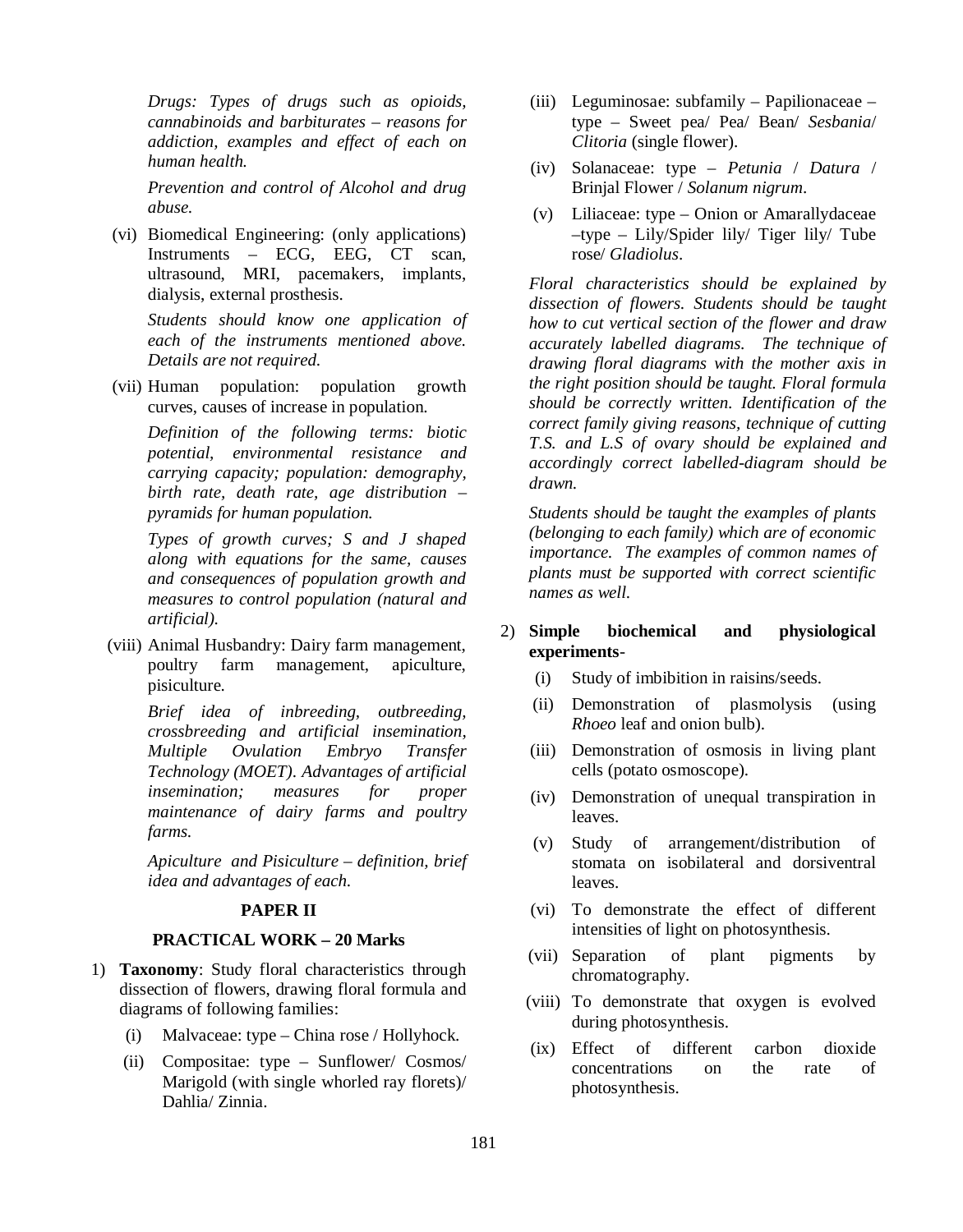*Students should be taught to set up and demonstrate the experiments with correct diagram of the set up, record their observations methodically and give conclusions. This will give a clear idea of the physiological processes. Questions can be asked based on the above physiological processes studied.*

#### 3) **Slide preparation**-

- (i) T.S. of dicot root.
- (ii) T.S. of monocot root.
- (iii) T.S. of dicot stem.
- (iv) T.S. of monocot stem.
- (v) Germination of pollen grain.

*The technique of staining and mounting neatly should be explained. Identification of the mount under the microscope should be taught. Students must know the use of low power and high power microscope. They should also know how to make labelled diagram showing cellular details. Identifying features of the above should also be mentioned.*

4) **Spotting: (Three minutes to be given for each spot which includes identification, drawing a labelled diagram and writing two identifying characteristics).** 

**NOTE: Spotting must be done on a separate answer sheet during examination, which should be handed over to the Examiner immediately after spotting.** 

- (i) Identify and comment on permanent slides of:
	- (a) T.S of monocot and dicot stem.
	- (b) T.S. of monocot and dicot root.
	- (c) T.S. of monocot and dicot leaf.
	- (d) T.S. of ovary of mammal.
	- (e) T.S. of testis of mammal.
	- (f) Germinating pollen grain.
	- (g) T.S. of blastula / blastocyst of a mammal.
- (h) *Plasmodium* (whole mount).
- (i) *Entamoeba histolytica* (whole mount).

*Students should be taught how to identify, draw, label and give significantly visible characteristics as observed, of each spot, in a given time of three minutes. 'T.S.', 'L.S.', 'model', 'whole mount', 'chart' of the specific specimen should be mentioned as a part of identification.*

- (ii) Students should identify, draw and comment on:
	- (a) Different types of inflorescence: fresh specimen, model or a chart (labels covered) – basic racemose example gladiolus, basic cymose example jasmine / *Calotropis/ Dianthus* and capitulum example marigold.

*Students should be able to identify the type of inflorescence, draw its diagram and write two identifying characteristics of the specimen.*

(b) Flowers adapted to pollination by different agencies – insect and wind.

*Students should be able to identify the type of pollination of the given flower, draw the diagram of the flower and give two reasons for the type of pollination. Example: Hibiscus and grass.*

- (iii)Comment on experimental set up studied in physiology.
	- (a) Osmosis
	- (b) Transpiration
	- (c) Photosynthesis
	- (d) Transpiration pull.

*Students should identify (aim of the experiment), draw a labelled diagram of physiological set-up and write observation and inference of the experiment within the allotted time i.e., 3 minutes.*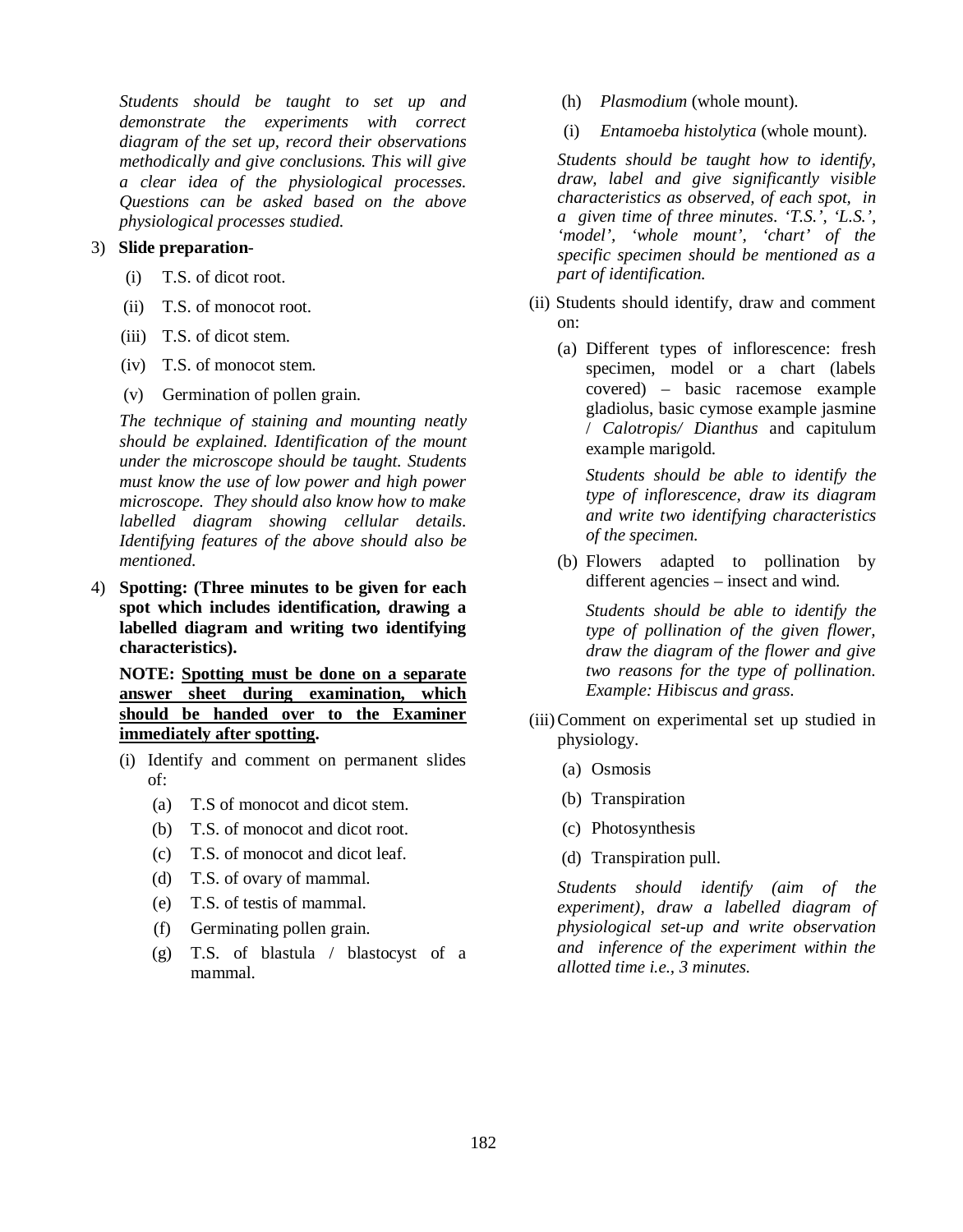## **PROJECT WORK AND PRACTICAL FILE –**

 **10 Marks**

#### **Project Work – 7 Marks**

The project work is to be assessed by a Visiting Examiner appointed locally and approved by the Council.

The candidate is to creatively execute **one** project/assignment on an aspect of biology. Teachers may assign or students may choose any **one** project of their choice. Students can choose any other project besides the ones indicated in the list. Following is **only a suggestive** list of topics:

- (i) Diabetes.
- (ii) Cancer.
- (iii) AIDS/Hepatitis.
- (iv) Drug addiction and community.
- (v) Endocrine glands.
- (vi) Role of micro-organisms in industry.
- (vii) Human population.
- (viii) Mendelian Inheritance
- (ix) Environmental resistance.
- (x) Traditional and modern methods: Study of a few traditional methods of pest deterrence vis-a-vis modern methods of pest control viability of traditional methods in today's scenario and limitations and dangers of modern methods.
- (xi) Role of agrochemicals in increasing food production.

#### **Suggested Evaluation Criteria for Project Work:**

Format of the Project:

- Content
- Introduction
- Presentation (graphs, tables, charts, newspaper cuttings, handmade diagrams, photographs, statistical analysis if relevant)
- Conclusion/ Summary
- Bibliography

Projects should be handwritten by the candidate. Written pages should not exceed 15-20 pages.

## **Practical File – 3 Marks**

The Visiting Examiner is required to assess students on the basis of the Biology Practical file maintained by them during the academic year.

**Each practical done during the year, needs to be recorded by the student in the Practical file and**  **the same must be checked, signed and dated by the teacher.**

**(The Visiting Examiner will assess the Practical File on the basis of the above).**

#### **SCIENTISTS AND THEIR CONTRIBUTIONS:**

- 1. Lederberg Chemogeny, Biogeny, & Cognogeny
- 2. Oparin Coacervates, Conditions on primitive earth were favourable for chemical evolution
- 3. Stanley Miller & Harold Urey Recreated probable conditions on primitive earth
- 4. Sydney Fox Microspheres
- 5. Andreas Wagner Obtained the fossil of Archaeopteryx lithographica
- 6. Von Baer Biogenetic law
- 7. Ernst Haeckel Proposed the recapitulation theory
- 8. Charles Darwin Natural Selection
- 9. Lamarck Inheritance of acquired characters
- 10. Hugo de Vries Mutation
- 11. Raymond Dart Discovered the fossil of Australopithecus
- 12. Mac Gregor Discovered the fossil of Cromagnon man
- 13. Meyer Coined the term "Diffusion Pressure Deficit"
- 14. Kramer Active & Passive absorption of water by roots
- 15. Dixon & Jolly Cohesion Tension & Transpirational pull
- 16. Levitt Active  $K^+$  ion Transport mechanism of opening & closing of stomata
- 17. Munch Mass Flow Hypothesis
- 18. Robert Hill Photolysis of water
- 19. Ruben & Kamen Oxygen comes from water in photosynthesis
- 20. M. D. Hatch & C. R. Slack Proposed  $C_4$  cycle
- 21. Blackman Principle of Limiting Factors
- 22. Calvin  $C_3$  cycle
- 23. Decker Photorespiration
- 24. Rudolph Camerarius First to describe sexual reproduction in plants